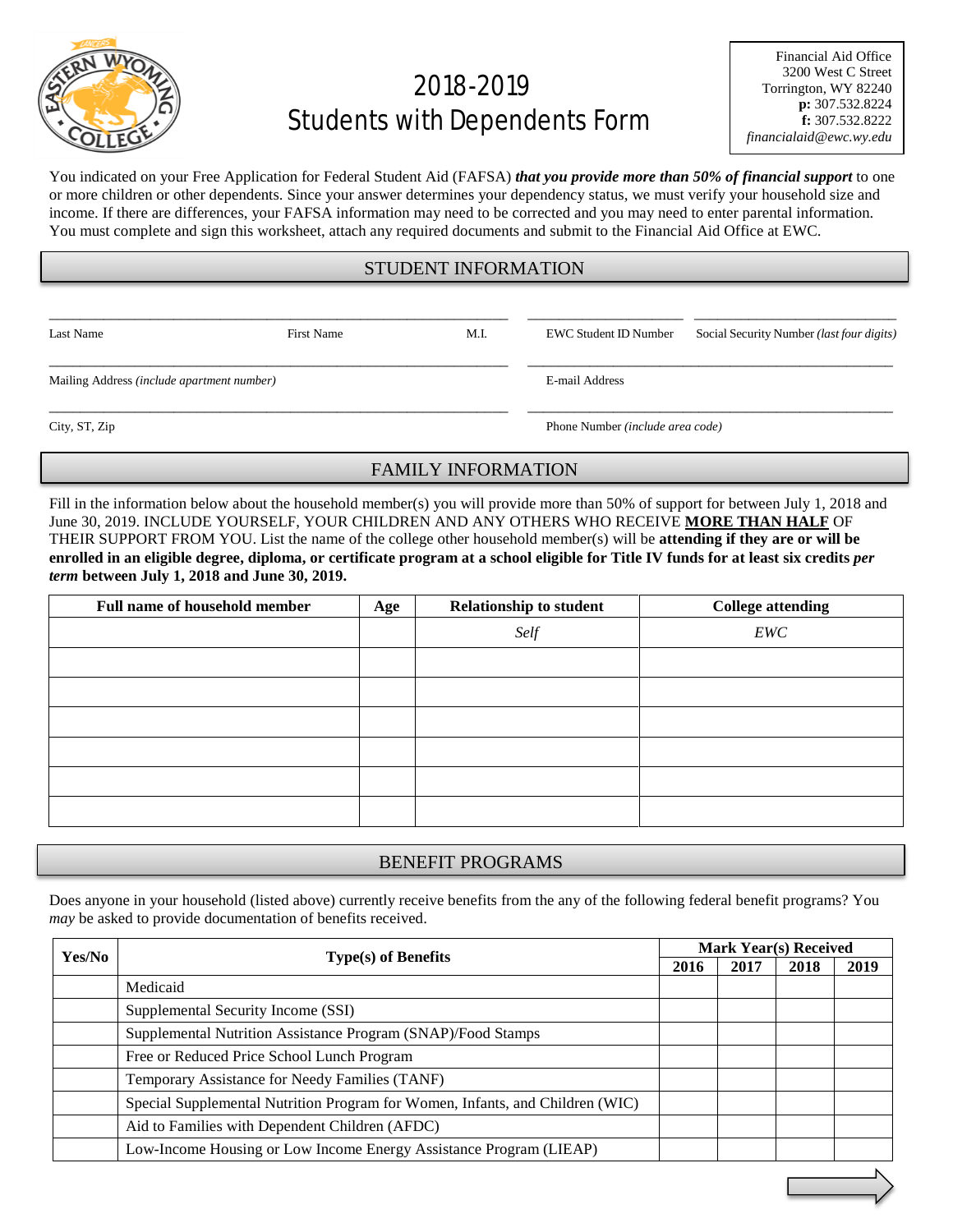## LIVING CIRCUMSTANCES

Please explain IN DETAIL what your living circumstances were in 2016. Because FAFSA information requires 2016 income information which may not reflect your current situation, please also explain IN DETAIL what your living circumstances are *now.*  Whom do you live with and how do you support your child/ren and/or other dependents? Provide dates of your living circumstances and detail *any* changes that occurred between 2016 and *now*. You may attach a separate sheet if needed.

*Please note:* In most cases, students living with parents cannot be considered to support a child or other dependents more than 50%, cannot be considered independent, and therefore must include parental information on the FAFSA.

\_\_\_\_\_\_\_\_\_\_\_\_\_\_\_\_\_\_\_\_\_\_\_\_\_\_\_\_\_\_\_\_\_\_\_\_\_\_\_\_\_\_\_\_\_\_\_\_\_\_\_\_\_\_\_\_\_\_\_\_\_\_\_\_\_\_\_\_\_\_\_\_\_\_\_\_\_\_\_\_\_\_\_\_\_\_\_\_\_\_\_\_\_\_\_\_\_\_\_\_\_\_\_\_\_\_\_\_

\_\_\_\_\_\_\_\_\_\_\_\_\_\_\_\_\_\_\_\_\_\_\_\_\_\_\_\_\_\_\_\_\_\_\_\_\_\_\_\_\_\_\_\_\_\_\_\_\_\_\_\_\_\_\_\_\_\_\_\_\_\_\_\_\_\_\_\_\_\_\_\_\_\_\_\_\_\_\_\_\_\_\_\_\_\_\_\_\_\_\_\_\_\_\_\_\_\_\_\_\_\_\_\_\_\_\_\_

\_\_\_\_\_\_\_\_\_\_\_\_\_\_\_\_\_\_\_\_\_\_\_\_\_\_\_\_\_\_\_\_\_\_\_\_\_\_\_\_\_\_\_\_\_\_\_\_\_\_\_\_\_\_\_\_\_\_\_\_\_\_\_\_\_\_\_\_\_\_\_\_\_\_\_\_\_\_\_\_\_\_\_\_\_\_\_\_\_\_\_\_\_\_\_\_\_\_\_\_\_\_\_\_\_\_\_\_

\_\_\_\_\_\_\_\_\_\_\_\_\_\_\_\_\_\_\_\_\_\_\_\_\_\_\_\_\_\_\_\_\_\_\_\_\_\_\_\_\_\_\_\_\_\_\_\_\_\_\_\_\_\_\_\_\_\_\_\_\_\_\_\_\_\_\_\_\_\_\_\_\_\_\_\_\_\_\_\_\_\_\_\_\_\_\_\_\_\_\_\_\_\_\_\_\_\_\_\_\_\_\_\_\_\_\_\_

\_\_\_\_\_\_\_\_\_\_\_\_\_\_\_\_\_\_\_\_\_\_\_\_\_\_\_\_\_\_\_\_\_\_\_\_\_\_\_\_\_\_\_\_\_\_\_\_\_\_\_\_\_\_\_\_\_\_\_\_\_\_\_\_\_\_\_\_\_\_\_\_\_\_\_\_\_\_\_\_\_\_\_\_\_\_\_\_\_\_\_\_\_\_\_\_\_\_\_\_\_\_\_\_\_\_\_\_

\_\_\_\_\_\_\_\_\_\_\_\_\_\_\_\_\_\_\_\_\_\_\_\_\_\_\_\_\_\_\_\_\_\_\_\_\_\_\_\_\_\_\_\_\_\_\_\_\_\_\_\_\_\_\_\_\_\_\_\_\_\_\_\_\_\_\_\_\_\_\_\_\_\_\_\_\_\_\_\_\_\_\_\_\_\_\_\_\_\_\_\_\_\_\_\_\_\_\_\_\_\_\_\_\_\_\_\_

\_\_\_\_\_\_\_\_\_\_\_\_\_\_\_\_\_\_\_\_\_\_\_\_\_\_\_\_\_\_\_\_\_\_\_\_\_\_\_\_\_\_\_\_\_\_\_\_\_\_\_\_\_\_\_\_\_\_\_\_\_\_\_\_\_\_\_\_\_\_\_\_\_\_\_\_\_\_\_\_\_\_\_\_\_\_\_\_\_\_\_\_\_\_\_\_\_\_\_\_\_\_\_\_\_\_\_\_

\_\_\_\_\_\_\_\_\_\_\_\_\_\_\_\_\_\_\_\_\_\_\_\_\_\_\_\_\_\_\_\_\_\_\_\_\_\_\_\_\_\_\_\_\_\_\_\_\_\_\_\_\_\_\_\_\_\_\_\_\_\_\_\_\_\_\_\_\_\_\_\_\_\_\_\_\_\_\_\_\_\_\_\_\_\_\_\_\_\_\_\_\_\_\_\_\_\_\_\_\_\_\_\_\_\_\_\_

\_\_\_\_\_\_\_\_\_\_\_\_\_\_\_\_\_\_\_\_\_\_\_\_\_\_\_\_\_\_\_\_\_\_\_\_\_\_\_\_\_\_\_\_\_\_\_\_\_\_\_\_\_\_\_\_\_\_\_\_\_\_\_\_\_\_\_\_\_\_\_\_\_\_\_\_\_\_\_\_\_\_\_\_\_\_\_\_\_\_\_\_\_\_\_\_\_\_\_\_\_\_\_\_\_\_\_\_

\_\_\_\_\_\_\_\_\_\_\_\_\_\_\_\_\_\_\_\_\_\_\_\_\_\_\_\_\_\_\_\_\_\_\_\_\_\_\_\_\_\_\_\_\_\_\_\_\_\_\_\_\_\_\_\_\_\_\_\_\_\_\_\_\_\_\_\_\_\_\_\_\_\_\_\_\_\_\_\_\_\_\_\_\_\_\_\_\_\_\_\_\_\_\_\_\_\_\_\_\_\_\_\_\_\_\_\_

\_\_\_\_\_\_\_\_\_\_\_\_\_\_\_\_\_\_\_\_\_\_\_\_\_\_\_\_\_\_\_\_\_\_\_\_\_\_\_\_\_\_\_\_\_\_\_\_\_\_\_\_\_\_\_\_\_\_\_\_\_\_\_\_\_\_\_\_\_\_\_\_\_\_\_\_\_\_\_\_\_\_\_\_\_\_\_\_\_\_\_\_\_\_\_\_\_\_\_\_\_\_\_\_\_\_\_\_

## INCOME INFORMATION

**DO NOT LEAVE ANY ITEM BLANK.** If any item does not apply, enter "N/A" for Not Applicable where a response is requested, or enter \$0 in an area where an amount is requested. **ALL AMOUNTS ARE ANNUAL.** To determine the correct annual amount for each item: If you paid or received the same dollar amount every month in 2016, multiply that amount by the number of months in 2016 you paid or received it. If you did not pay or receive the same amount each month in 2016, add together the amounts you paid or received each month. If more space is needed for any item, attach a separate page with your name, student ID #, and appropriate information.

#### **Please list your living expenses and explain how they were met and by whom. Do not leave any field blank.**

|                          | 2016                 | <b>Current Year</b>  | Paid by: (Self/Parent/Other Relative/Friend) |                                  |  |
|--------------------------|----------------------|----------------------|----------------------------------------------|----------------------------------|--|
| <b>Bill/Expense</b>      | <b>ANNUAL Amount</b> | <b>ANNUAL Amount</b> | 2016                                         | Current (if different from 2016) |  |
| Rent/Mortgage            | \$                   | \$                   |                                              |                                  |  |
| <b>Utilities</b>         | \$                   | \$                   |                                              |                                  |  |
| Food                     | \$                   | \$                   |                                              |                                  |  |
| Clothing                 | \$                   | \$                   |                                              |                                  |  |
| Transportation           | \$                   | \$                   |                                              |                                  |  |
| Car Payments/Leases      | \$                   | \$                   |                                              |                                  |  |
| Insurance (Auto/Home)    | \$                   | \$                   |                                              |                                  |  |
| Recreation/Entertainment | \$                   | \$                   |                                              |                                  |  |
| Cell phone               | \$                   | \$                   |                                              |                                  |  |
| Other:                   | \$                   | \$                   |                                              |                                  |  |
| Other:                   | \$                   | \$                   |                                              |                                  |  |